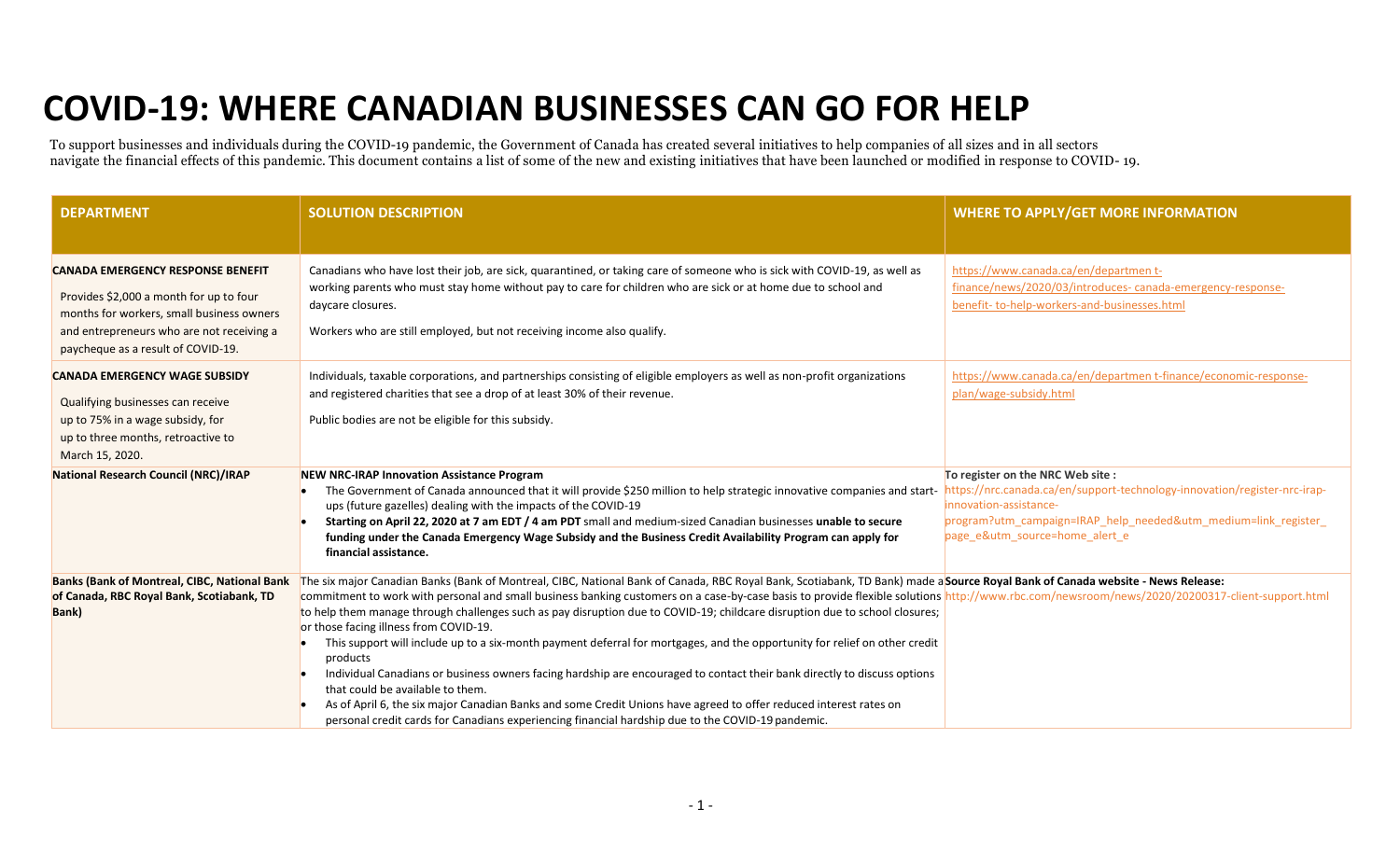| <b>DEPARTMENT</b>                                                                                                                                                                              | <b>SOLUTION DESCRIPTION</b>                                                                                                                                                                                                                                                                                                                                                                                                                                                                                                                                                                                                                                                                                                                                                                                                                                                                                                                                                                                                                                                                                                                                                                                                                                                                                                                                                                                                                                                                                                                  | <b>WHERE TO APPLY/GET MORE INFORMATION</b>                                                                                                                                                                                                                                                                                                                             |
|------------------------------------------------------------------------------------------------------------------------------------------------------------------------------------------------|----------------------------------------------------------------------------------------------------------------------------------------------------------------------------------------------------------------------------------------------------------------------------------------------------------------------------------------------------------------------------------------------------------------------------------------------------------------------------------------------------------------------------------------------------------------------------------------------------------------------------------------------------------------------------------------------------------------------------------------------------------------------------------------------------------------------------------------------------------------------------------------------------------------------------------------------------------------------------------------------------------------------------------------------------------------------------------------------------------------------------------------------------------------------------------------------------------------------------------------------------------------------------------------------------------------------------------------------------------------------------------------------------------------------------------------------------------------------------------------------------------------------------------------------|------------------------------------------------------------------------------------------------------------------------------------------------------------------------------------------------------------------------------------------------------------------------------------------------------------------------------------------------------------------------|
| <b>BUSINESS CREDIT AVAILABILITY</b><br><b>PROGRAM</b><br>\$65 billion of additional support through<br>the Business Development Bank of<br>Canada (BDC) and Export Development<br>Canada (EDC) | <b>Canada Emergency Business Account (CEBA)</b><br>Provides up to \$25 billion to eligible financial institutions so they can provide interest-free loans to small businesses of up<br>to \$40,000. These loans—guaranteed and funded by the Government of Canada—will ensure that small businesses have<br>access to the capital they need to cover their operating costs, at a 0% interest rate.                                                                                                                                                                                                                                                                                                                                                                                                                                                                                                                                                                                                                                                                                                                                                                                                                                                                                                                                                                                                                                                                                                                                           | https://www.canada.ca/en/departm ent-<br>finance/news/2020/03/additional-support-for-canadian-businesses-from-<br>the-economic-impact-of-covid-19.html# New Loan Programs<br>By way of example, here is the information on the CEBA posted on the<br>CIBC business banking Web site: https://www.cibc.com/en/business/covid-<br>19/emergency-business-account-faq.html |
|                                                                                                                                                                                                | <b>EDC Business Credit Availability Program (BCAP) Guarantee</b><br>EDC guarantees a new one-year term loan or operating line of credit for 80% of its value, up to<br>\$6.25 million, allowing businesses to deal with payroll and operating cost issues and enabling their financial institution to<br>take on less risk. Available for all Canadian companies, including non-exporting businesses that sell domestically.                                                                                                                                                                                                                                                                                                                                                                                                                                                                                                                                                                                                                                                                                                                                                                                                                                                                                                                                                                                                                                                                                                                 | https://www.edc.ca/en/campaign/c oronavirus-covid-19.html<br><b>EDC</b> has a suite of financial and insurance solutions. Exporters can also register<br>for a MyEDC account for unlimited access to expert insights and trade<br>information.<br>Source on site: https://www.edc.ca<br>Telephone: 1-800-229-0575<br>Email: tradeadvisor-conseiller@edc.ca             |
| <b>Business Development Canada (BDC)</b>                                                                                                                                                       | <b>BDC Co-lending Program</b><br>BDC partners with financial institutions to co-lend term loans to businesses for their operational cash flow requirements.<br>Eligible businesses may obtain incremental credit amounts up to \$6.25 million, 80% of which would be provided by BDC,<br>with the remaining 20% by the financial institution.                                                                                                                                                                                                                                                                                                                                                                                                                                                                                                                                                                                                                                                                                                                                                                                                                                                                                                                                                                                                                                                                                                                                                                                                | https://www.bdc.ca/en/pages/special-support.aspx                                                                                                                                                                                                                                                                                                                       |
| <b>Business Development Canada (BDC)</b>                                                                                                                                                       | BDC relief measures to Canadian entrepreneurs for qualified businesses include:<br>Working capital loans of up to \$2 million with flexible terms and payment postponements for up to 6 months for<br>qualifying businesses<br>Postponement of payments for up to six months, free of charge, for existing BDC clients with total BDC loan commitment Telephone: 1-877-232-2269<br>of \$1 million or less<br>Reduced rates on new eligible loans<br>Update on revised eligibility criteria for all legal businesses to the BCAP(April 8, 2020):<br>Given the unprecedented economic impact of the COVID-19 pandemic, all legal businesses will be eligible for the<br>Business Credit Availability Program (BCAP), for the duration of the program. This includes both the Canada Emergency<br>Business Account and SME Loan and Guarantee program. For example, businesses in the cannabis sector and those in<br>the hospitality sector operating bars and lounges will now be eligible.<br>The SME Loan and Guarantee program, backed by BDC, Canada's bank for entrepreneurs, and Export Development<br>Canada (EDC), Canada's export credit agency, is delivered through private sector financial institutions. As part of the<br>BDC co-lending program, eligible businesses may obtain incremental credit amounts of up to \$6.25 million, 80% of which<br>would be provided by BDC, with the remaining 20% by the financial institution.<br>To access these loans, business owners must contact their primary financial institution. | <b>BDC</b> has Advisory Services experts for tools and support to review your financial<br>management and operations. Businesses can apply online.<br>Source on site: https://www.bdc.ca                                                                                                                                                                               |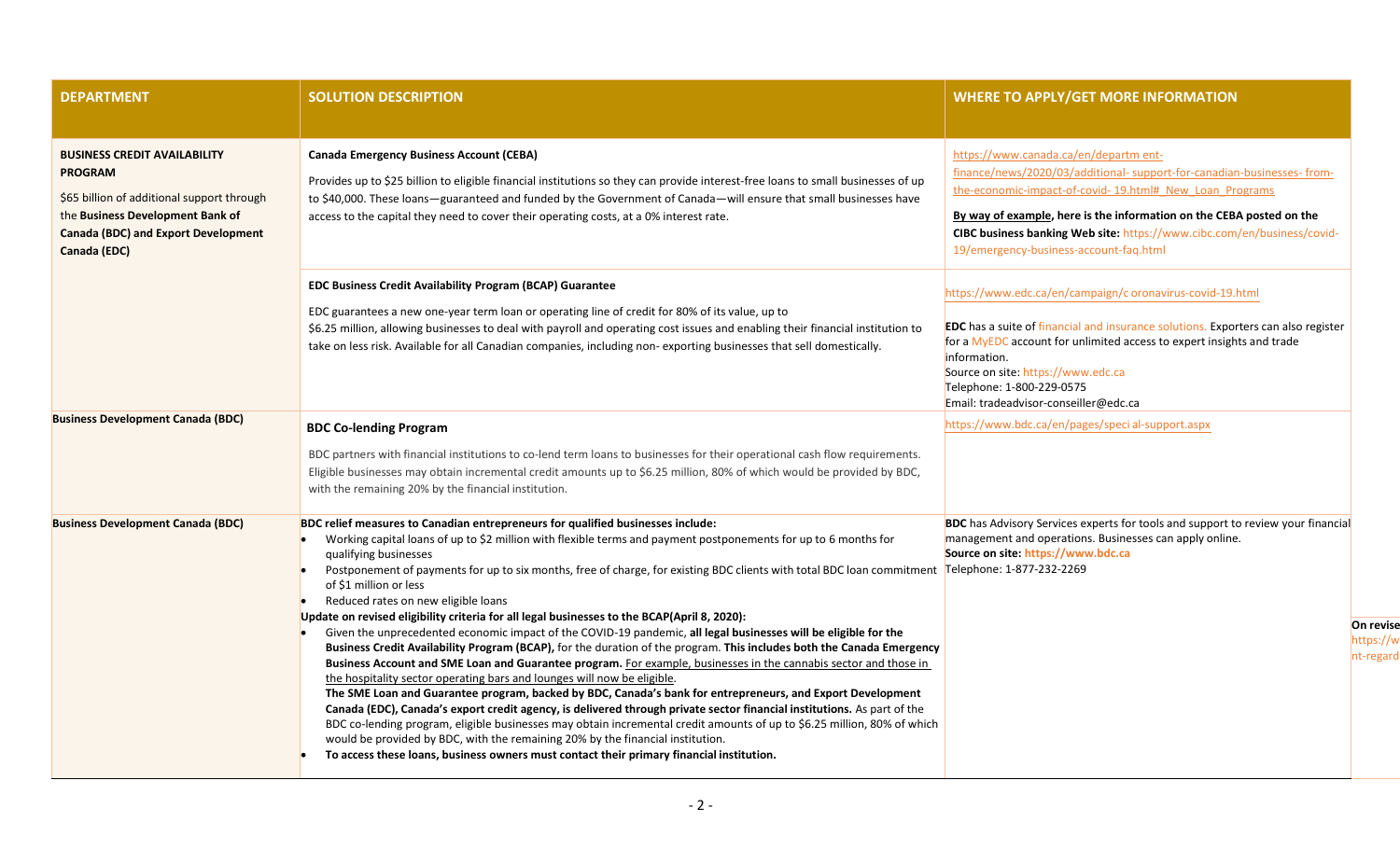| <b>DEPARTMENT</b>                                            | <b>SOLUTION DESCRIPTION</b>                                                                                                                                                                                                                                                                                                                                                                                                                                                                                                                                                                                                                                                                                                                                                                                                                                                                                                                                  | <b>WHERE TO APPLY/GET MORE INFORMATION</b>                                                                                                                                                                                                                       |
|--------------------------------------------------------------|--------------------------------------------------------------------------------------------------------------------------------------------------------------------------------------------------------------------------------------------------------------------------------------------------------------------------------------------------------------------------------------------------------------------------------------------------------------------------------------------------------------------------------------------------------------------------------------------------------------------------------------------------------------------------------------------------------------------------------------------------------------------------------------------------------------------------------------------------------------------------------------------------------------------------------------------------------------|------------------------------------------------------------------------------------------------------------------------------------------------------------------------------------------------------------------------------------------------------------------|
|                                                              |                                                                                                                                                                                                                                                                                                                                                                                                                                                                                                                                                                                                                                                                                                                                                                                                                                                                                                                                                              |                                                                                                                                                                                                                                                                  |
| <b>Department of Finance Canada</b>                          | Proposal for The Canada Emergency Rent Assistance Program<br>On April 16, 2020, the Government of Canada announced its intention to provide commercial rent assistance to help<br>businesses during COVID-19 pay their rent for the months of April, May and June.<br>The program will seek to provide loans, including forgivable loans, to commercial property owners who in turn will lower<br>or forgo the rent of small businesses for the months of April (retroactive), May, and June.<br>Implementation of this proposed program will require that the federal government work in collaboration with the<br>Provinces and Territories who regulate the relationship with tenants and landlords.                                                                                                                                                                                                                                                      | Prime Minister Trudeau Press Release on April 16,2020:<br>https://pm.gc.ca/en/news/news-releases/2020/04/16/prime-minister-<br>announces-additional-support-small-businesses                                                                                     |
| Canadian Heritage (PCH)/Canada Council for<br>the Arts (CCA) | NEW funding to support the cultural, heritage and sports sectors<br>The government of Canada will provide new funding of \$500 million to support the cultural heritage and sports sectors :<br>This funding will provide relief for artists, athletes and organizations who do not qualify to the Canada Emergency<br>Business Account (CEBA) and to the wage-subsidy program during the pandemic COVID-19.<br>More information to come.                                                                                                                                                                                                                                                                                                                                                                                                                                                                                                                    | News Release to come                                                                                                                                                                                                                                             |
| <b>CANADA REVENUE AGENCY</b>                                 | <b>Deferred Tax Payments for Businesses</b>                                                                                                                                                                                                                                                                                                                                                                                                                                                                                                                                                                                                                                                                                                                                                                                                                                                                                                                  | https://www.canada.ca/en/revenue- agency/campaigns/covid-19-                                                                                                                                                                                                     |
|                                                              | Businesses can wait until August 31, 2020 to pay income tax that becomes owing on or after March 18 and before<br>September 2020. For most businesses, CRA will temporarily suspend audit efforts. The liaison officer (small business<br>tax help) is available over the phone only.                                                                                                                                                                                                                                                                                                                                                                                                                                                                                                                                                                                                                                                                        | update.html                                                                                                                                                                                                                                                      |
| <b>Farm Credit Canada</b>                                    | New \$5 billion lending capacity is opening up to farmer, agribusinesses and-food processors through Farm Credit<br>Canada. This will offer increased flexibility to farmers who face cashflow issues and to processors who are affected by lost COVID-19 topics:<br>sales, helping them remain financially strong during this difficult time.<br>A 6-month stay of default for payments and loan deferral to all eligible farmers who have an outstanding Advance<br>Payments Program (APP) loan due on or before April 30:<br>o The stay of default will also provide farmers the flexibility they need to manage their cashflow when facing<br>lower prices or reduced marketing opportunities.<br>Applicable farmers who have interest-free loans outstanding will have the opportunity to apply for an<br>$\circ$<br>additional \$100,000 interest-free portion for 2020-2021, as long as their total APP advances remain under the<br>\$1 million cap. | Farm Credit Canada's website contains information articles for farmers about<br>https://www.fcc-fac.ca/en.html<br>Contact toll free: 1-888-332-3301                                                                                                              |
| <b>Employment and Social Development Canada</b>              | <b>ESDC</b> - Work-Sharing Program - Temporary special measures:                                                                                                                                                                                                                                                                                                                                                                                                                                                                                                                                                                                                                                                                                                                                                                                                                                                                                             | Work-Sharing Measure: Employers across Canada may call toll-free 1-800-                                                                                                                                                                                          |
| (ESDC)/Service Canada                                        | The Government of Canada has put in place Work-Sharing (WS) temporary special measures for employers affected by<br>the downturn in business due to COVID-19.<br>These measures extend the duration of Work-Sharing agreements by an additional 38 weeks, for a total of 76 weeks.<br>The mandatory waiting period has also been waived so that employers with a recently expired agreement may<br>immediately apply for a new agreement, without waiting between applications and ease Recovery Plan requirements for<br>the duration of the WS agreement.<br>For more information on the Work-Sharing Program, call the following toll-free number: 1-800-367-5693.<br>Work-Sharing Program Guide: https://www.canada.ca/en/employment-social-development/services/work-<br>sharing/guide-applicant.html                                                                                                                                                   | 367-5693 (TTY: 1-855-881-9874)<br><b>ESDC web site:</b> https://www.canada.ca/en/employment-social-<br>development/services/work-sharing.html<br><b>EDSC</b> site web:<br>https://www.canada.ca/fr/emploi-developpement-social/services/travail-<br>partage.html |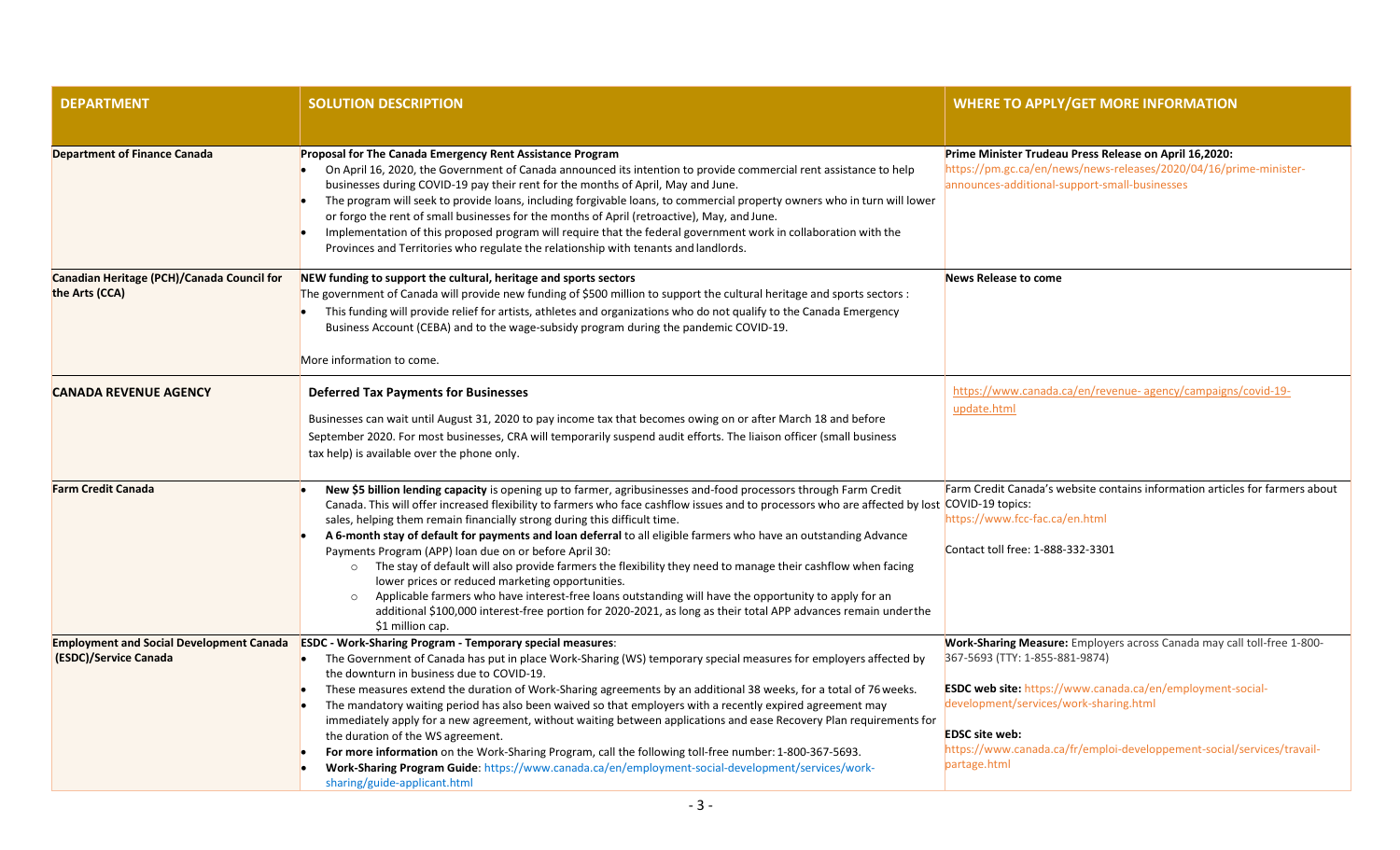| <b>DEPARTMENT</b>                      | <b>SOLUTION DESCRIPTION</b>                                                                                                                                                                                                                                                                                                                                                                                                                                                                                                                                                                                                                                                                                                                                                                                                                                                                                                                                                                                                                                                                                                                                                                                                                                                                                | <b>WHERE TO APPLY/GET MORE INFORMATION</b>                                                                                                                                                                                                                                                                                                  |
|----------------------------------------|------------------------------------------------------------------------------------------------------------------------------------------------------------------------------------------------------------------------------------------------------------------------------------------------------------------------------------------------------------------------------------------------------------------------------------------------------------------------------------------------------------------------------------------------------------------------------------------------------------------------------------------------------------------------------------------------------------------------------------------------------------------------------------------------------------------------------------------------------------------------------------------------------------------------------------------------------------------------------------------------------------------------------------------------------------------------------------------------------------------------------------------------------------------------------------------------------------------------------------------------------------------------------------------------------------|---------------------------------------------------------------------------------------------------------------------------------------------------------------------------------------------------------------------------------------------------------------------------------------------------------------------------------------------|
|                                        |                                                                                                                                                                                                                                                                                                                                                                                                                                                                                                                                                                                                                                                                                                                                                                                                                                                                                                                                                                                                                                                                                                                                                                                                                                                                                                            |                                                                                                                                                                                                                                                                                                                                             |
| Agriculture and Agri-Food Canada (AAC) | NEW funding of \$50M to Help Employers with 14-Day Isolation Period for all Temporary Foreign Workers Coming into<br>Canada<br>The Agriculture and Agri-Food Canada (AAC) announced new funding of \$50 million to help farmers, fish harvesters,<br>and all food production and processing employers, put in place the measures necessary to follow the mandatory 14-<br>day isolation period required of all workers arriving from abroad.<br>In addition to the responsibility of paying the workers for the two weeks during which time they cannot work, many<br>employers are also responsible for providing workers with transportation and accommodations, as well as access to food<br>and basic supplies needed to meet all of the conditions imposed by public health authorities.<br>Recognizing the importance of this responsibility, the federal government will provide support of \$1,500 for each<br>temporary foreign worker, to employers or those working with them to ensure requirements are fully met.<br>The funding is conditional on employers not being found in violation of the mandatory 14-day isolation protocols or any<br>other public health order. This program will be available as long as the Quarantine Act is in force and the isolation<br>protocol is followed | AAC Press Release on New Funding to support employers with the 14-day<br>isolation period for TFW:<br>https://www.canada.ca/en/agriculture-agri-food/news/2020/04/keeping-<br>canadians-and-workers-in-the-food-supply-chain-safe.html<br>More information to come on how to apply.                                                         |
| (ESDC)/Service Canada                  | Employment and Social Development Canada ESDC - Work-Sharing Program - Temporary special measures:<br>The Government of Canada has put in place Work-Sharing (WS) temporary special measures for employers affected by<br>the downturn in business due to COVID-19.<br>These measures extend the duration of Work-Sharing agreements by an additional 38 weeks, for a total of 76 weeks.<br>The mandatory waiting period has also been waived so that employers with a recently expired agreement may<br>immediately apply for a new agreement, without waiting between applications and ease Recovery Plan requirements for<br>the duration of the WS agreement.<br>For more information on the Work-Sharing Program, call the following toll-free number: 1-800-367-5693.<br>Work-Sharing Program Guide: https://www.canada.ca/en/employment-social-development/services/work-<br>sharing/guide-applicant.html                                                                                                                                                                                                                                                                                                                                                                                           | <b>Work-Sharing Measure:</b> Employers across Canada may call toll-free 1-800-<br>367-5693 (TTY: 1-855-881-9874)<br>ESDC web site: https://www.canada.ca/en/employment-social-<br>development/services/work-sharing.html<br><b>EDSC site web:</b><br>https://www.canada.ca/fr/emploi-developpement-social/services/travail-<br>partage.html |
| <b>Development Canada (ESDC)</b>       | Summer Job Program/ Employment and Social Temporary Changes to the Summer Job Program<br>The changes to the Canada Summer Jobs program will help small businesses hire summer staff and provide young<br>Canadians access to the jobs they need during this unprecedented time. This program will help create up to 70,000 jobs<br>for youth between 15 and 30 years of age.<br>The temporary changes to the program for this year include:<br>an increase to the wage subsidy, so that private and public sector employers can also receive up to 100 per cent of<br>$\bullet$<br>the provincial or territorial minimum hourly wage for each employee<br>an extension to the end date for employment to February 28, 2021<br>$\bullet$<br>allowing employers to adapt their projects and job activities to support essential services<br>$\bullet$<br>allowing employers to hire staff on a part-time basis<br>$\bullet$<br>The Canada Summer Jobs program provides opportunities for youth to develop and improve their skills within the not-for-<br>profit, small business, and public sectors, and supports the delivery of key community services                                                                                                                                                    | Prime Minister Trudeau Press Release on April 8, 2020:<br>https://pm.gc.ca/en/news/news-releases/2020/04/08/changes-canada-<br>summer-jobs-program-help-businesses-and-young<br>More information to come on the application process:<br>https://www.canada.ca/en/employment-social-<br>development/services/funding/canada-summer-jobs.html |